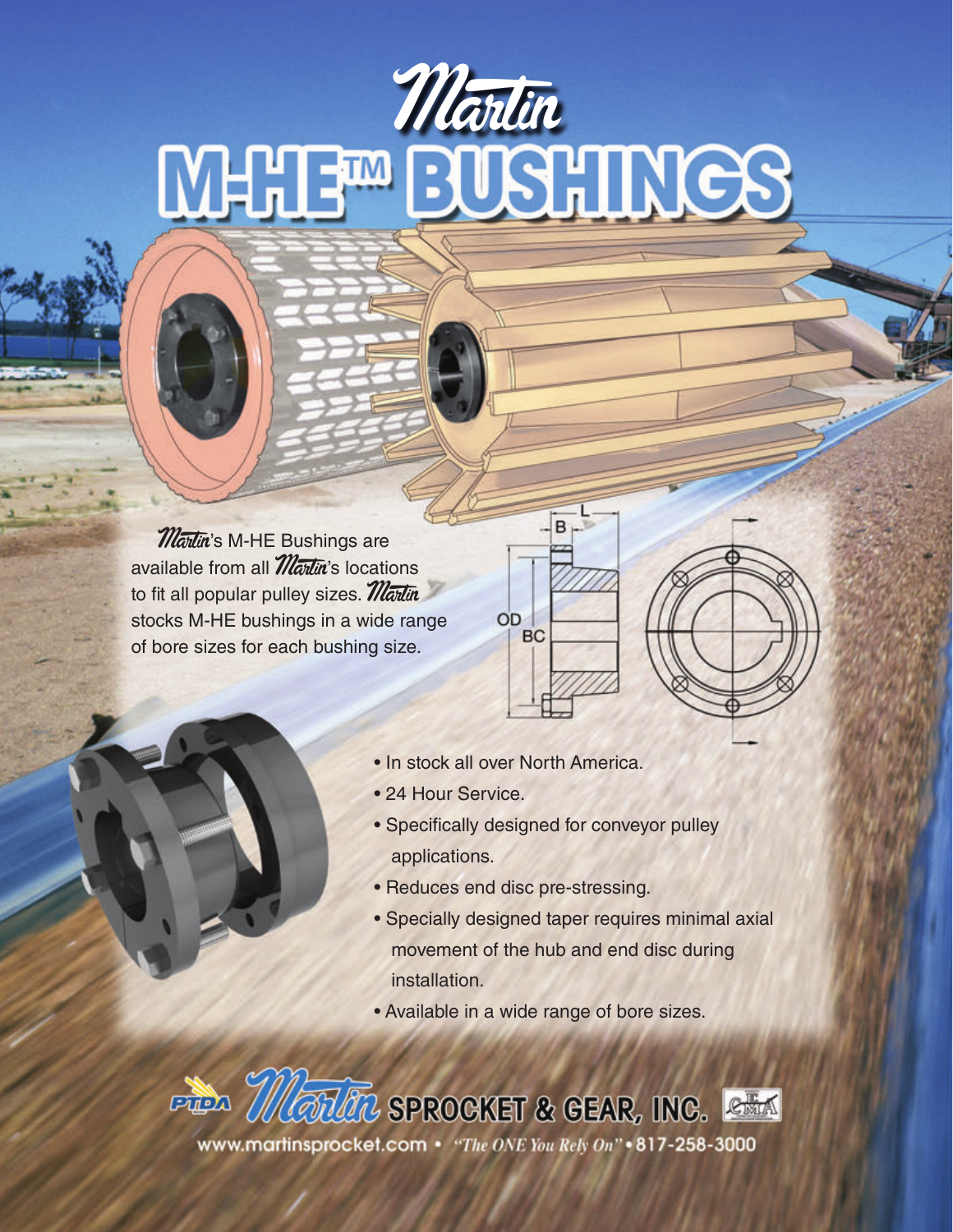|                                                                                                                                                                                                                                                                                                                                                                                              |                                                                                    | 5/16 X 5/32<br>5/16 X 5/32<br>3/8 X 3/16<br>3/8 X 3/16<br>3/8 X 3/16<br>3/8 X 3/16<br>3/8 X 3/16<br>$1/4$ X $1/8$<br>$1/2$ X $1/4$<br>$1/2$ X $1/4$<br>1/4 X 1/8<br>$\frac{1}{4}$ X 1/8<br>$\frac{1}{1}{2} \times 14$<br>$\frac{1}{2} \times 14$<br>$\frac{1}{2} \times 14$<br>$\frac{1}{2} \times 14$<br>$1/2$ X $1/4$<br>1/4 X | 5/8 X 3/16<br>5/8 X 3/16<br>5/8 X 3/16<br>5/9 X 3/16<br>5/16 X 5/32<br>5/16 X 3/16<br>5/16 X 3/16<br>$\begin{array}{r l} \hline 1/2\times 1/4 \\ \hline 1/2\times 1/4 \\ \hline 1/2\times 1/4 \\ \hline 5/8\times 5/16 \\ \hline 5/8\times 5/16 \\ \hline 5/8\times 5/16 \\ \hline 5/8\times 5/16 \\ \hline 5/8\times 5/16 \\ \hline \end{array}$    | 5/8 X 5/16<br>3/4 X 1/8<br>3/4 X 1/8<br>3/4 X 1/8<br>3/4 X 1/2                                                                                                                                                                                                                                                                                                                                                                                                                             | 3/8 X 3/16                                                           | 3/8 X 3/16                                   | $\frac{1}{1}$<br>$\frac{1}{1}$<br>$\frac{1}{1}$<br>$\frac{1}{1}$<br>$\frac{1}{1}$                        | 5/8 X 5/16<br>5/8 X 5/16                     | 5/8 X 5/16<br>5/8 X 5/16 |                      |                                                  |                      | 5 5/18<br>8/18 X 3/18<br>8/18 X 3/18<br>8/18 X 3/18<br>8/18 X 3/16<br>8/18 X 3/16<br>8/18 X 3/16 | 7/8 X 3/16           | $\begin{array}{r l} 1/2 \times 1/4 \\ \hline 1/2 \times 1/4 \\ \hline 5/8 \times 5/16 \\ \hline 5/8 \times 5/16 \\ \hline 5/8 \times 5/16 \\ \hline 3/4 \times 3/8 \\ \hline 3/4 \times 3/8 \\ \hline \end{array}$ |
|----------------------------------------------------------------------------------------------------------------------------------------------------------------------------------------------------------------------------------------------------------------------------------------------------------------------------------------------------------------------------------------------|------------------------------------------------------------------------------------|----------------------------------------------------------------------------------------------------------------------------------------------------------------------------------------------------------------------------------------------------------------------------------------------------------------------------------|------------------------------------------------------------------------------------------------------------------------------------------------------------------------------------------------------------------------------------------------------------------------------------------------------------------------------------------------------|--------------------------------------------------------------------------------------------------------------------------------------------------------------------------------------------------------------------------------------------------------------------------------------------------------------------------------------------------------------------------------------------------------------------------------------------------------------------------------------------|----------------------------------------------------------------------|----------------------------------------------|----------------------------------------------------------------------------------------------------------|----------------------------------------------|--------------------------|----------------------|--------------------------------------------------|----------------------|--------------------------------------------------------------------------------------------------|----------------------|--------------------------------------------------------------------------------------------------------------------------------------------------------------------------------------------------------------------|
| $1-11/16$<br>$1 - 15/16$<br>$1 - 13/16$<br>$\frac{8.5716}{2.5716}$<br>$\frac{14}{2.388}$<br>$\frac{14}{2.388}$<br>$2 - 3/16$<br>$1 - 7/16$<br>$\frac{1-3/16}{1-5/16}$<br>$1-1/8$<br>$1-1/2$<br>$1 - 3/8$<br>$2 - 1/8$<br>$1-3/4$<br>$1 - 1/2$<br>$-7/8$                                                                                                                                      | $1-11/16$<br>$1 - 15/16$<br>$1-3/4$                                                | $2 - 9/16$<br>$\frac{2.3/16}{2.7/16}$<br>2.1/2<br>2.9/16                                                                                                                                                                                                                                                                         | $2 - 11/16$<br>$\frac{2-3/4}{2-13/16}$                                                                                                                                                                                                                                                                                                               | $\frac{2-7/8}{2-15/16}$<br>$\frac{3}{1.3/16}$                                                                                                                                                                                                                                                                                                                                                                                                                                              | $1-7/16$<br>$1-1/2$                                                  | $\frac{1-11/16}{1-3/4}$<br>$1 - 15/16$       |                                                                                                          | $\frac{2-3/16}{2-3/8}$<br>$\frac{2-1}{2}$    | $2 - 11/16$              |                      | $\frac{2-3/4}{2-7/8}$                            |                      | $\frac{3-3/16}{3-3/8}$<br>$3 - 7/16$                                                             |                      | $\frac{3.1/2}{1.15/16}$<br>$\frac{3.3}{2.3/16}$                                                                                                                                                                    |
|                                                                                                                                                                                                                                                                                                                                                                                              |                                                                                    |                                                                                                                                                                                                                                                                                                                                  |                                                                                                                                                                                                                                                                                                                                                      |                                                                                                                                                                                                                                                                                                                                                                                                                                                                                            |                                                                      |                                              |                                                                                                          |                                              |                          |                      |                                                  |                      |                                                                                                  |                      |                                                                                                                                                                                                                    |
|                                                                                                                                                                                                                                                                                                                                                                                              |                                                                                    |                                                                                                                                                                                                                                                                                                                                  |                                                                                                                                                                                                                                                                                                                                                      |                                                                                                                                                                                                                                                                                                                                                                                                                                                                                            |                                                                      |                                              |                                                                                                          |                                              |                          |                      |                                                  |                      |                                                                                                  |                      |                                                                                                                                                                                                                    |
|                                                                                                                                                                                                                                                                                                                                                                                              |                                                                                    |                                                                                                                                                                                                                                                                                                                                  |                                                                                                                                                                                                                                                                                                                                                      |                                                                                                                                                                                                                                                                                                                                                                                                                                                                                            |                                                                      |                                              |                                                                                                          |                                              |                          |                      |                                                  |                      |                                                                                                  |                      |                                                                                                                                                                                                                    |
|                                                                                                                                                                                                                                                                                                                                                                                              |                                                                                    |                                                                                                                                                                                                                                                                                                                                  |                                                                                                                                                                                                                                                                                                                                                      |                                                                                                                                                                                                                                                                                                                                                                                                                                                                                            |                                                                      |                                              |                                                                                                          |                                              |                          |                      |                                                  |                      |                                                                                                  |                      |                                                                                                                                                                                                                    |
|                                                                                                                                                                                                                                                                                                                                                                                              |                                                                                    |                                                                                                                                                                                                                                                                                                                                  |                                                                                                                                                                                                                                                                                                                                                      |                                                                                                                                                                                                                                                                                                                                                                                                                                                                                            |                                                                      |                                              |                                                                                                          |                                              |                          |                      |                                                  |                      |                                                                                                  |                      |                                                                                                                                                                                                                    |
|                                                                                                                                                                                                                                                                                                                                                                                              |                                                                                    |                                                                                                                                                                                                                                                                                                                                  |                                                                                                                                                                                                                                                                                                                                                      |                                                                                                                                                                                                                                                                                                                                                                                                                                                                                            | $^{\circ}$                                                           |                                              |                                                                                                          |                                              |                          |                      |                                                  |                      |                                                                                                  |                      |                                                                                                                                                                                                                    |
|                                                                                                                                                                                                                                                                                                                                                                                              |                                                                                    |                                                                                                                                                                                                                                                                                                                                  |                                                                                                                                                                                                                                                                                                                                                      |                                                                                                                                                                                                                                                                                                                                                                                                                                                                                            |                                                                      |                                              |                                                                                                          |                                              |                          |                      |                                                  |                      |                                                                                                  |                      |                                                                                                                                                                                                                    |
|                                                                                                                                                                                                                                                                                                                                                                                              |                                                                                    |                                                                                                                                                                                                                                                                                                                                  |                                                                                                                                                                                                                                                                                                                                                      |                                                                                                                                                                                                                                                                                                                                                                                                                                                                                            |                                                                      |                                              |                                                                                                          |                                              |                          |                      |                                                  |                      |                                                                                                  |                      |                                                                                                                                                                                                                    |
| $3/8 - 16 \times 1 - 1/2$                                                                                                                                                                                                                                                                                                                                                                    |                                                                                    |                                                                                                                                                                                                                                                                                                                                  |                                                                                                                                                                                                                                                                                                                                                      |                                                                                                                                                                                                                                                                                                                                                                                                                                                                                            |                                                                      |                                              |                                                                                                          |                                              |                          |                      |                                                  |                      |                                                                                                  |                      |                                                                                                                                                                                                                    |
| $3/8 - 16 \times 1 - 1/2$<br>3/8-16 x 1-1/2<br>3/8-16 x 1-1/2<br>3/8-16 x 1-1/2<br>3/8-16 x 1-1/2<br>$3/8 - 16 \times 1 - 1/2$<br>$3/8 - 16 \times 1 - 1/2$<br>$3/8 - 16 \times 1 - 1/2$<br>$1/2 - 13 \times 1 - 3/4$                                                                                                                                                                        | $1/2 - 13 \times 1 - 3/4$<br>$1/2 - 13 \times 1 - 3/4$<br>$1/2 - 13 \times 1 - 3/$ | $1/2 - 13 \times 1 - 3/4$<br>$\frac{1/2 \cdot 13 \times 1 \cdot 3/4}{1/2 \cdot 13 \times 1 \cdot 3/4}$<br>$\frac{1/2 \cdot 13 \times 1 \cdot 3/4}{1/2 \cdot 13 \times 1 \cdot 3/4}$<br>$1/2 - 13 \times 1 - 3/$                                                                                                                  | $1/2 - 13 \times 1 - 3/4$                                                                                                                                                                                                                                                                                                                            |                                                                                                                                                                                                                                                                                                                                                                                                                                                                                            | $9/16 - 12 \times 2$<br>$9/16 - 12 \times 2$<br>$9/16 - 12 \times 2$ | $9/16 - 12 \times 2$<br>$9/16 - 12 \times 2$ | $9/16 - 12 \times 2$<br>9/16-12 x 2<br>9/16-12 x 2<br>9/16-12 x 2                                        | $9/16 - 12 \times 2$<br>$9/16 - 12 \times 2$ | $9/16 - 12 \times 2$     | $9/16 - 12 \times 2$ | $\frac{9/16-12 \times 2}{9/16-12 \times 2}$      | $9/16 - 12 \times 2$ | $9/16 - 12 \times 2$<br>$9/16 - 12 \times 2$                                                     | $9/16 - 12 \times 2$ |                                                                                                                                                                                                                    |
| $\frac{38-16 \times 1-1/2}{3/8-16 \times 1-1/2}$<br>$\frac{1/2-13 \times 1-3/4}{1/2-13 \times 1-3/4}$                                                                                                                                                                                                                                                                                        |                                                                                    |                                                                                                                                                                                                                                                                                                                                  |                                                                                                                                                                                                                                                                                                                                                      | $\begin{array}{c} \n 1/2 \text{-} 13 \times 1 \text{-} 3/4 \\  \hline\n 1/2 \text{-} 13 \times 1 \text{-} 3/4 \\  \hline\n 1/2 \text{-} 13 \times 1 \text{-} 3/4 \\  \hline\n 1/2 \text{-} 13 \times 1 \text{-} 3/4 \\  \hline\n 1/2 \text{-} 13 \times 1 \text{-} 3/4 \\  \hline\n 9/16 \text{-} 12 \times 2\n \end{array}$                                                                                                                                                               |                                                                      |                                              |                                                                                                          |                                              |                          |                      |                                                  |                      |                                                                                                  |                      | 5/8-11 x 2-1/2<br>5/8-11 x 2-1/2<br>5/8-11 x 2-1/2<br>5/8-11 x 2-1/2<br>5/8-11 x 2-1/2                                                                                                                             |
|                                                                                                                                                                                                                                                                                                                                                                                              |                                                                                    |                                                                                                                                                                                                                                                                                                                                  |                                                                                                                                                                                                                                                                                                                                                      |                                                                                                                                                                                                                                                                                                                                                                                                                                                                                            |                                                                      |                                              |                                                                                                          |                                              |                          |                      |                                                  |                      |                                                                                                  |                      |                                                                                                                                                                                                                    |
| $3 - 15/16$<br>$3 - 15/16$                                                                                                                                                                                                                                                                                                                                                                   |                                                                                    |                                                                                                                                                                                                                                                                                                                                  |                                                                                                                                                                                                                                                                                                                                                      |                                                                                                                                                                                                                                                                                                                                                                                                                                                                                            |                                                                      |                                              |                                                                                                          |                                              |                          |                      |                                                  |                      |                                                                                                  |                      |                                                                                                                                                                                                                    |
| 3-15/16<br>3-15/16<br>3-15/16<br>$4 - 11/16$<br>$4 - 11/16$<br>$4 - 11/16$                                                                                                                                                                                                                                                                                                                   | $4 - 11/16$<br>$4 - 11/16$<br>$4 - 11/16$<br>$4 - 11/16$<br>$4 - 11/16$            | $4 - 11/16$<br>$4 - 11/16$<br>$4 - 11/16$<br>$4 - 11/16$                                                                                                                                                                                                                                                                         | $4 - 11/16$<br>$4 - 11/16$<br>$4 - 11/16$                                                                                                                                                                                                                                                                                                            | $\frac{4.11/16}{4.11/16}$<br>$\frac{4.11/16}{5.9/16}$                                                                                                                                                                                                                                                                                                                                                                                                                                      | $5 - 9/16$<br>$5 - 9/16$<br>$5 - 9/16$                               | $5 - 9/16$<br>$5 - 9/16$<br>$5 - 9/16$       | $5 - 9/16$<br>5-9/16                                                                                     | $5 - 9/16$<br>$5 - 9/16$                     |                          |                      |                                                  |                      |                                                                                                  |                      |                                                                                                                                                                                                                    |
|                                                                                                                                                                                                                                                                                                                                                                                              |                                                                                    |                                                                                                                                                                                                                                                                                                                                  |                                                                                                                                                                                                                                                                                                                                                      |                                                                                                                                                                                                                                                                                                                                                                                                                                                                                            |                                                                      |                                              |                                                                                                          |                                              | 5-9/16                   |                      | 0116-916-9<br>0116-916-91<br>01-91-91            | $5 - 9/16$           | $5 - 9/16$<br>$5 - 9/16$                                                                         | $5 - 9/16$           | $6 - 5/16$<br>$6 - 5/16$<br>$6 - 5/16$                                                                                                                                                                             |
| $\frac{9}{3} \frac{9}{4} \frac{9}{4} \frac{9}{4} \frac{9}{4} \frac{9}{4} \frac{9}{4} \frac{9}{4} \frac{9}{4} \frac{9}{4} \frac{9}{4} \frac{9}{4} \frac{9}{4} \frac{9}{4} \frac{9}{4} \frac{6}{4} \frac{6}{4} \frac{6}{4} \frac{6}{4} \frac{6}{4} \frac{6}{4} \frac{1}{6} \frac{1}{6} \frac{1}{6} \frac{1}{6} \frac{1}{6} \frac{1}{6} \frac{1}{6} \frac{1}{6} \frac{1}{6} \frac{1}{6} \frac{$ | 7/8<br>7/8<br>7/8                                                                  | $\frac{1}{8}$<br>7/8<br>$\frac{8}{1}$                                                                                                                                                                                                                                                                                            |                                                                                                                                                                                                                                                                                                                                                      |                                                                                                                                                                                                                                                                                                                                                                                                                                                                                            |                                                                      |                                              |                                                                                                          |                                              |                          |                      |                                                  |                      |                                                                                                  |                      |                                                                                                                                                                                                                    |
|                                                                                                                                                                                                                                                                                                                                                                                              |                                                                                    |                                                                                                                                                                                                                                                                                                                                  |                                                                                                                                                                                                                                                                                                                                                      |                                                                                                                                                                                                                                                                                                                                                                                                                                                                                            |                                                                      |                                              |                                                                                                          |                                              |                          |                      |                                                  |                      |                                                                                                  |                      |                                                                                                                                                                                                                    |
|                                                                                                                                                                                                                                                                                                                                                                                              |                                                                                    |                                                                                                                                                                                                                                                                                                                                  |                                                                                                                                                                                                                                                                                                                                                      | 7/8<br>$\frac{7}{8}$<br>7/8<br>$\frac{8}{25}$                                                                                                                                                                                                                                                                                                                                                                                                                                              |                                                                      |                                              | $\frac{1}{8}$ $\frac{1}{8}$ $\frac{1}{8}$ $\frac{1}{8}$ $\frac{1}{8}$ $\frac{1}{8}$ $\frac{1}{8}$<br>7/8 | $\frac{7}{8}$<br>7/8                         | $\sqrt{8}$               | 7/8                  |                                                  |                      | $\frac{8}{28}$<br>7/8                                                                            | 7/8                  |                                                                                                                                                                                                                    |
|                                                                                                                                                                                                                                                                                                                                                                                              | $  \omega   \omega   \omega  $<br>က<br>$\infty$                                    | ω<br>w                                                                                                                                                                                                                                                                                                                           | $\frac{1}{2} \sum_{i=1}^{n} \sum_{j=1}^{n} \sum_{j=1}^{n} \sum_{j=1}^{n} \sum_{j=1}^{n} \sum_{j=1}^{n} \sum_{j=1}^{n} \sum_{j=1}^{n} \sum_{j=1}^{n} \sum_{j=1}^{n} \sum_{j=1}^{n} \sum_{j=1}^{n} \sum_{j=1}^{n} \sum_{j=1}^{n} \sum_{j=1}^{n} \sum_{j=1}^{n} \sum_{j=1}^{n} \sum_{j=1}^{n} \sum_{j=1}^{n} \sum_{j=1}^{n} \sum_{j=1}^{n} \sum_{$<br>က | $\frac{1}{3} \left  \frac{1}{2} \right  \frac{1}{4} \left  \frac{1}{4} \right  \frac{1}{4} \left  \frac{1}{4} \right  \left  \frac{1}{4} \right  \left  \frac{1}{4} \right  \left  \frac{1}{4} \right  \left  \frac{1}{4} \right  \left  \frac{1}{4} \right  \left  \frac{1}{4} \right  \left  \frac{1}{4} \right  \left  \frac{1}{4} \right  \left  \frac{1}{4} \right  \left  \frac{1}{4} \right  \left  \frac{1}{4} \right  \left  \frac{1}{4} \right  \left  \$<br>ო $ $ ო $ $ ო $ $ ო | က $\sim$                                                             | က ကြ<br>က ကြ                                 | S                                                                                                        | S<br>ω                                       | က                        |                      |                                                  |                      | ကတြကြကြကြ                                                                                        | ო                    | $\frac{1}{2}$<br>4<br>4 4                                                                                                                                                                                          |
|                                                                                                                                                                                                                                                                                                                                                                                              |                                                                                    |                                                                                                                                                                                                                                                                                                                                  |                                                                                                                                                                                                                                                                                                                                                      | $3 - 1/2$                                                                                                                                                                                                                                                                                                                                                                                                                                                                                  | $rac{3-1/2}{3-1/2}$                                                  |                                              | $\frac{1}{2}$<br>$3 - 1/2$                                                                               | $3 - 1/2$<br>$\frac{3-1}{2}$                 | $3 - 1/2$                |                      | $\frac{272}{372}$<br>$\frac{272}{372}$           | $3 - 1/2$            | $3 - 1/2$<br>$3 - 1/2$                                                                           | $\frac{3-1}{2}$      |                                                                                                                                                                                                                    |
| M-HE30 1 11/16<br>M-HE30 13/4                                                                                                                                                                                                                                                                                                                                                                | M-HE30 115/16<br>M-HE30 2 3/16<br><b>M-HE302</b>                                   | M-HE30 2 7/16<br>M-HE30 2 1/2<br>M-HE30 2 9/16<br>M-HE30 25/8                                                                                                                                                                                                                                                                    | M-HE30 2 3/4<br>M-HE30 2 13/16<br>M-HE30 2 11/16                                                                                                                                                                                                                                                                                                     | M-HE30 2 7/8<br>M-HE30 2 15/16<br>M-HE30 3<br>M-HE35 1 3/16                                                                                                                                                                                                                                                                                                                                                                                                                                | M-HE35 1 11/16<br>M-HE35 17/16<br>M-HE35 1 1/2                       | M-HE35 1 15/16<br>M-HE35 1 3/4               | M-HE35 2<br>M-HE35 2 3/16<br>M-HE35 2 1/4<br>M-HE35 2 3/8                                                | M-HE35 27/16<br>M-HE35 2 1/2                 | M-HE35 2 11/16           | <b>M-HE35 2 3/4</b>  | M-HE35 2 7/8<br>M-HE35 2 15/16<br><b>M-HE353</b> | M-HE35 3 3/16        | M-HE35 3 3/8<br>M-HE35 3 7/16                                                                    | M-HE35 3 1/2         | M-HE40 1 15/16<br>M-HE40 2 3/16<br>M-HE40 2 7/16                                                                                                                                                                   |

# M-HE<sup>TM</sup> Bushing Interchange **M-HE**™ **Bushing Interchange**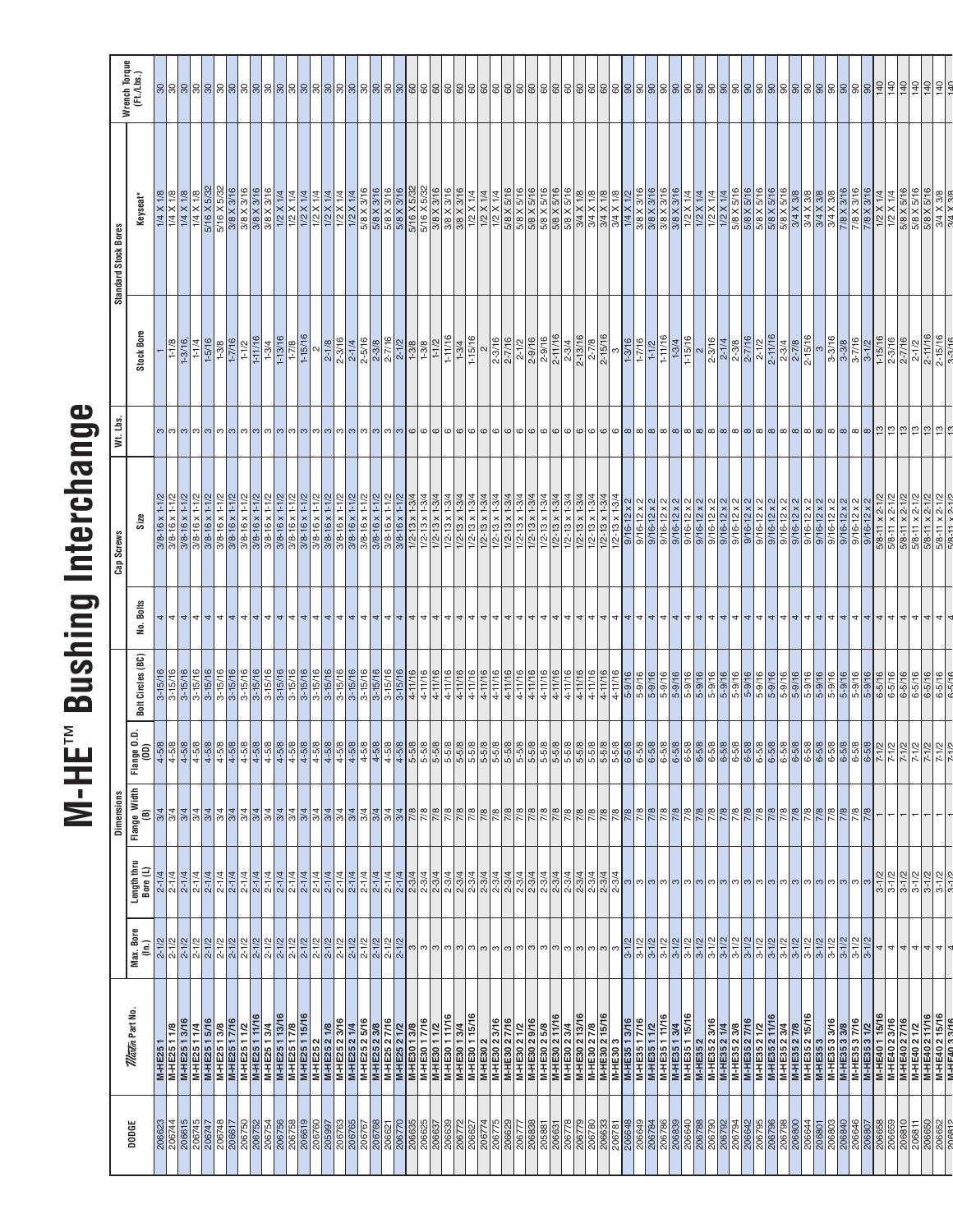| $\frac{8}{3}$<br><b>A ALBERTA A LA HA A A 17A</b><br>֦֧֦֧֦֧֦֧֦֧֦֧֦֧֦֧֦֧֦֧֦֧֦֧֦֧֦֧֦֧֦֧֦֚֚֚֚֞֕֓ |
|-----------------------------------------------------------------------------------------------|
|                                                                                               |
|                                                                                               |
| <b>VAL 15004+</b><br>・ラレト<br>٦                                                                |
| $\overline{\phantom{0}}$                                                                      |
| י היה היה היה ה                                                                               |
|                                                                                               |
|                                                                                               |
|                                                                                               |
|                                                                                               |

| <i>Maala</i> r Part<br>Number |   |       | Dimensions - Inches |          |           |        |   | <b>Tapped Holes</b> |                       |
|-------------------------------|---|-------|---------------------|----------|-----------|--------|---|---------------------|-----------------------|
|                               | 8 | Ë     | Step OD             | Step LTB | Taper Fit | ن<br>ه | ġ | Size                | Wt. Lbs.<br>(Approx.) |
| 4.700<br><b>M-HEH-25</b>      |   | 1.140 | 4.499               | 0.822    | 3.312     | 3.938  |   | $3/8 - 16$          | 2.6                   |
| 6.950<br>M-HEH-30             |   | 1.265 | 6.624               | 0.885    | 3.907     | 4.688  |   | $1/2 - 13$          | 8.4                   |
| 6.910<br><b>M-HEH-35</b>      |   | 1.515 | 6.627               | 1.010    | 4.717     | 5.563  |   | $9/16 - 12$         | <b>e</b>              |
| 8.420<br><b>M-HEH-40</b>      |   | 1.765 | 8.002               | 1.260    | 5.445     | 6.313  |   | $5/8 - 11$          | 14.6                  |
| 9.000<br>M-HEH-45             |   | 2.140 | 7.999               | 1.510    | 6.124     | 7.313  |   | $5/8 - 11$          | 19.0                  |
| 10.000<br>M-HEH-50            |   | 2.515 | 9.499               | 1.790    | 6.685     | 8.000  | ဖ | $3/4 - 10$          | 27.8                  |
| 11.906<br><b>M-HEH-60</b>     |   | 2.765 | 11.249              | 2.010    | 7.808     | 9.250  |   | $7/8-9$             | 43.7                  |
| 13.642<br>M-HEH-70            |   | 3.140 | 13.187              | 2.198    | 9.994     | 11.563 |   | $\frac{8}{1}$       | 57.7                  |
| 15.265<br><b>M-HEH-80</b>     |   | 3.640 | 14.749              | 2.635    | 11.119    | 12.875 | 6 | $1 - 1/8 - 7$       | 81.4                  |

## **M-HE** ™ **Hub Interchange**

| $3 - 1/2$<br>4<br>M-HE40 3 11/16                                                                                                                                                                                                                                                                                                                                                                                                                                           |  |  |                                         | $6 - 5/16$<br>ט זיט ט                                 |         | 5/8-11 x 2-1/2<br>711 7 7 11 0.17                   | 리의 이 이 이        | $3 - 11/16$<br>ם וט ט           | 7/8 X 7/16                                  | <u>   음 음 음</u>   |
|----------------------------------------------------------------------------------------------------------------------------------------------------------------------------------------------------------------------------------------------------------------------------------------------------------------------------------------------------------------------------------------------------------------------------------------------------------------------------|--|--|-----------------------------------------|-------------------------------------------------------|---------|-----------------------------------------------------|-----------------|---------------------------------|---------------------------------------------|-------------------|
| $3 - 1/2$<br>$3 - 1/2$<br>4<br>4<br>M-HE40 37/16<br>M-HE40 37/8                                                                                                                                                                                                                                                                                                                                                                                                            |  |  |                                         | $6 - 5/16$<br>$6 - 5/16$                              | 4       | 5/8-11 x 2-1/2<br>5/8-11 x 2-1/2                    |                 | $3 - 7/16$<br>$3 - 7/8$         | 7/8 X 7/16<br>1 X 1/4                       |                   |
| $3 - 1/2$<br>4<br>M-HE40 3 15/16                                                                                                                                                                                                                                                                                                                                                                                                                                           |  |  |                                         | $6 - 5/16$                                            |         | 5/8-11 x 2-1/2                                      |                 | $3 - 15/16$                     | $1 \times 1/4$                              |                   |
| $3 - 1/2$<br>4<br>M-HE40 4                                                                                                                                                                                                                                                                                                                                                                                                                                                 |  |  |                                         | $6 - 5/16$                                            |         | 5/8-11 x 2-1/2                                      | ုက္             | 4                               | $1 \times 1/4$                              |                   |
| $1-1/4$<br>4<br>$4 - 1/2$<br>M-HE45 1 15/16                                                                                                                                                                                                                                                                                                                                                                                                                                |  |  |                                         | $7-5/16$                                              |         | 5/8-11 x 2-1/2                                      |                 | $1 - 15/16$                     | $1/2$ X $1/4$                               | 침송                |
| $1 - 1/4$<br>$\overline{4}$<br>$4 - 1/2$<br>M-HE45 27/16                                                                                                                                                                                                                                                                                                                                                                                                                   |  |  |                                         | $7-5/16$                                              |         | 5/8-11 x 2-1/2                                      |                 | $2 - 7/16$                      | 5/8 X 5/16                                  | $\frac{140}{5}$   |
| $1-1/4$<br>4<br>$4 - 1/2$<br>M-HE45 2 15/16                                                                                                                                                                                                                                                                                                                                                                                                                                |  |  |                                         | $7-5/16$                                              | 4       | 5/8-11 x 2-1/2                                      |                 | $2 - 15/16$                     | 3/4 X 3/8                                   | $\frac{140}{5}$   |
| $1-1/4$<br>$1-1/4$<br>4<br>$\left  + \right $<br>$4 - 1/2$<br>$4 - 1/2$<br>M-HE45 37/16<br><b>M-HE45 31/2</b>                                                                                                                                                                                                                                                                                                                                                              |  |  |                                         |                                                       |         | 5/8-11 x 2-1/2<br>5/8-11 x 2-1/2                    |                 | $\frac{3-7/16}{ }$<br>$3 - 1/2$ | 7/8 X 7/16                                  |                   |
| $1-1/4$<br>M-HE45 3 15/16                                                                                                                                                                                                                                                                                                                                                                                                                                                  |  |  |                                         |                                                       |         |                                                     |                 |                                 |                                             |                   |
| $1-1/4$<br>44<br>$\frac{4-1/2}{4-1/2}$<br>M-HE45 4 3/16                                                                                                                                                                                                                                                                                                                                                                                                                    |  |  |                                         | 7-5/16<br>7-5/16<br>7-5/16<br>7-5/16<br>7-5/16        |         | 5/8-11 x 2-1/2<br>5/8-11 x 2-1/2                    |                 | $\frac{3-15/16}{4-3/16}$        | $\frac{1 \times 1/2}{1 \times 1/4}$         | <u> 동물동물동물 중</u>  |
| $1-1/4$<br>4<br>$4 - 1/2$<br>M-HE45 4 3/8                                                                                                                                                                                                                                                                                                                                                                                                                                  |  |  |                                         |                                                       |         | 5/8-11 x 2-1/2                                      |                 | $4 - 3/8$                       | $\frac{1}{1}$ X $\frac{1}{4}$               |                   |
| $1 - 1/4$<br>$\overline{\phantom{a}}$<br>$4 - 1/2$<br><b>M-HE45 47/16</b>                                                                                                                                                                                                                                                                                                                                                                                                  |  |  |                                         |                                                       | 4       | 5/8-11 x 2-1/2                                      |                 | $4 - 7/16$                      | 1 X 1/4                                     |                   |
| $1 - 1/4$<br>4<br>$4 - 1/2$<br>M-HE45 4 1/2                                                                                                                                                                                                                                                                                                                                                                                                                                |  |  |                                         |                                                       |         | 5/8-11 x 2-1/2                                      |                 | $4 - 1/2$                       | $1 \times 1/4$                              |                   |
| $1 - 1/2$<br>$4 - 1/2$<br>M-HE50 2 15/16                                                                                                                                                                                                                                                                                                                                                                                                                                   |  |  |                                         |                                                       |         | $3/4 - 10 \times 3$                                 |                 | $2 - 15/16$                     | 3/4 X 3/8                                   |                   |
| $1-1/2$<br>$4 - 1/2$<br>ம ம<br>M-HE50 35/16                                                                                                                                                                                                                                                                                                                                                                                                                                |  |  |                                         |                                                       |         | $\frac{3}{4}$ -10 x 3                               |                 |                                 |                                             | 200               |
| $1 - 1/2$<br>$4 - 1/2$<br>5<br>M-HE50 37/16                                                                                                                                                                                                                                                                                                                                                                                                                                |  |  |                                         |                                                       |         | $3/4 - 10 \times 3$                                 |                 | $3 - 7/16$                      | 7/8 X 7/16                                  | 200               |
| $1 - 1/2$<br>$4 - 1/2$<br>Б<br>M-HE50 3 15/16                                                                                                                                                                                                                                                                                                                                                                                                                              |  |  |                                         | $\infty$ $\infty$ $\infty$ $\infty$ $\infty$ $\infty$ |         | $3/4 - 10 \times 3$                                 |                 | $\frac{3-15/16}{4-15/16}$       | 1 X 1/2                                     |                   |
| $1-1/2$<br>$4 - 1/2$<br>Б<br>M-HE50 4 15/16                                                                                                                                                                                                                                                                                                                                                                                                                                |  |  |                                         |                                                       |         | $3/4 - 10 \times 3$                                 |                 |                                 | $1-1/4$ X $1/4$                             |                   |
| $1 - 1/2$<br>$4 - 1/2$<br>Ю<br>M-HE50 47/16                                                                                                                                                                                                                                                                                                                                                                                                                                |  |  |                                         |                                                       |         | $3/4 - 10 \times 3$                                 |                 | $4 - 7/16$                      | 1 X 1/2                                     |                   |
| $1-1/2$<br>$4 - 1/2$<br>5<br>M-HE50 5                                                                                                                                                                                                                                                                                                                                                                                                                                      |  |  |                                         |                                                       |         | $3/4 - 10 \times 3$                                 |                 | ∣ഗ                              | $1-1/4$ X $1/4$                             |                   |
| $1-3/4$<br>$5 - 1/4$<br>ဖ<br>M-HE60 3 15/16                                                                                                                                                                                                                                                                                                                                                                                                                                |  |  |                                         | $9 - 1/4$                                             |         | $7/8 - 9 \times 3 - 1/2$                            |                 | $\frac{3-15/16}{4-7/16}$        | $1 \times 1/2$                              |                   |
| $1-3/4$<br>$5 - 1/4$<br>G<br>M-HE60 47/16                                                                                                                                                                                                                                                                                                                                                                                                                                  |  |  |                                         | $9 - 1/4$                                             |         | $7/8 - 9 \times 3 - 1/2$                            |                 |                                 | $1 \times 1/2$                              |                   |
| $1-3/4$<br>$1 - 3/4$<br>$5 - 1/4$<br>$5 - 1/4$<br>ဖ<br>ဖ<br>M-HE60 4 15/16<br>M-HE60 57/16                                                                                                                                                                                                                                                                                                                                                                                 |  |  |                                         | $9 - 1/4$<br>$9 - 1/4$                                |         | $\frac{7}{8} - 9 \times 3 - 1/2$<br>7/8-9 x 3-1/2   |                 | $4 - 15/16$<br>$5 - 7/16$       | $1-1/4$ X 5/8                               |                   |
| $1-3/4$<br>$5 - 1/4$<br>6<br>M-HE60 5 1/2                                                                                                                                                                                                                                                                                                                                                                                                                                  |  |  |                                         | $9-1/4$                                               |         | 7/8-9 x 3-1/2                                       |                 |                                 |                                             |                   |
| $5 - 1/4$<br>6<br>M-HE60 5 15/16                                                                                                                                                                                                                                                                                                                                                                                                                                           |  |  | $\frac{11-1/8}{11-1/8}$                 | $\frac{9-1}{4}$                                       |         | $7/8 - 9 \times 3 - 1/2$                            |                 | $rac{5-1/2}{5-15/16}$           | $\frac{1-1/4 \times 5/8}{1-1/4 \times 5/8}$ |                   |
| $5 - 1/4$<br>ဖ<br>M-HE606                                                                                                                                                                                                                                                                                                                                                                                                                                                  |  |  |                                         | $9-1/4$                                               |         | 7/8-9 x 3-1/2                                       |                 | $\circ$                         | $1-1/2$ $\times$ $1/4$                      |                   |
| $\begin{array}{ c c c c c }\hline \frac{1}{\sqrt{2}} & \frac{1}{\sqrt{2}} & \frac{1}{\sqrt{2}} & \frac{1}{\sqrt{2}} & \frac{1}{\sqrt{2}} & \frac{1}{\sqrt{2}} & \frac{1}{\sqrt{2}} & \frac{1}{\sqrt{2}} & \frac{1}{\sqrt{2}} & \frac{1}{\sqrt{2}} & \frac{1}{\sqrt{2}} & \frac{1}{\sqrt{2}} & \frac{1}{\sqrt{2}} & \frac{1}{\sqrt{2}} & \frac{1}{\sqrt{2}} & \frac{1}{\sqrt{2}} & \frac{1}{\sqrt{2}} & \frac{1}{\sqrt{2}} & \frac{$<br>$\frac{4.45}{4.45}$<br>M-HE70 47/16 |  |  | <u>1</u><br>1233333333334<br>1233433344 | $\frac{10-1/2}{10-1/2}$                               | ဖ       | $1-8 \times 1/4$                                    |                 | $\frac{4-7/16}{4-15/16}$        | $\frac{1 \times 1/2}{1.1/4 \times 5/8}$     |                   |
| M-HE70 4 15/16                                                                                                                                                                                                                                                                                                                                                                                                                                                             |  |  |                                         |                                                       | ဖ       | $1-8 \times 1/4$                                    |                 |                                 |                                             |                   |
| 4.45<br>M-HE70 57/16                                                                                                                                                                                                                                                                                                                                                                                                                                                       |  |  |                                         | $10 - 1/2$                                            | ဖ       | $1-8 \times 1/4$                                    |                 | $5 - 7/16$                      | $\frac{1-1/4 \times 5/8}{1-1/2 \times 3/4}$ |                   |
| 4.45<br><b>M-HE706</b>                                                                                                                                                                                                                                                                                                                                                                                                                                                     |  |  |                                         | $10 - 1/2$                                            | ဖ       | $1-8 \times 1/4$                                    |                 | $\circ$                         |                                             |                   |
| 4.45<br>M-HE70 67/16                                                                                                                                                                                                                                                                                                                                                                                                                                                       |  |  |                                         | $10 - 1/2$                                            |         | $1-8 \times 1/4$                                    |                 | $6 - 7/16$                      |                                             |                   |
| 4.45<br>M-HE70 61/2                                                                                                                                                                                                                                                                                                                                                                                                                                                        |  |  |                                         | $10 - 1/2$                                            | ဖ       | $1-8 \times 1/4$                                    |                 | $6 - 1/2$                       | $1 - 1/2 \times 3/4$                        |                   |
| N N N<br>4.45<br>M-HE70 6 15/16                                                                                                                                                                                                                                                                                                                                                                                                                                            |  |  |                                         | $10 - 1/2$                                            | ဖ       | $1-8 \times 1/4$                                    |                 | $6 - 15/16$                     | $1-3/4 \times 1/4$                          |                   |
| 4.45<br>M-HE707                                                                                                                                                                                                                                                                                                                                                                                                                                                            |  |  |                                         | $10 - 1/2$                                            | ဖ       | $1-8 \times 1/4$                                    |                 |                                 | $1-3/4 \times 1/4$                          |                   |
| $2 - 1/4$<br>5.20<br>$\infty$<br>M-HE80 5 15/16                                                                                                                                                                                                                                                                                                                                                                                                                            |  |  |                                         | $12 - 1/8$                                            | ဖ       | $1-1/8-7 \times 4-1/2$                              | 114             | $5 - 15/16$                     | $1 - 1/2 \times 3/4$                        |                   |
| $2 - 1/4$<br>5.20<br>$\infty$<br>M-HE80 67/16                                                                                                                                                                                                                                                                                                                                                                                                                              |  |  |                                         | $12 - 1/8$                                            | ဖ       | $1-1/8-7 \times 4-1/2$                              | 114             | $6 - 7/16$                      | $1-1/2 \times 3/4$                          |                   |
| $2 - 1/4$<br>5.20<br>$\infty$<br>M-HE80 63/4                                                                                                                                                                                                                                                                                                                                                                                                                               |  |  | $\frac{14-1/2}{14-1/2}$                 | $12 - 1/8$                                            | စ       | $1-1/8-7 \times 4-1/2$                              | 114             | $6 - 3/4$                       | 1-3/4 x 3/4                                 |                   |
| $2 - 1/4$<br>$\frac{1}{5.20}$<br>$\infty$<br>M-HE80 6 15/16                                                                                                                                                                                                                                                                                                                                                                                                                |  |  |                                         | $12 - 1/8$                                            | ဖ       | $1-1/8-7 \times 4-1/2$                              | 114             | $6 - 15/16$                     | $1-3/4 \times 3/4$                          |                   |
| $2 - 1/4$<br>$\overline{5.20}$<br>$\infty$<br>M-HE807                                                                                                                                                                                                                                                                                                                                                                                                                      |  |  | $\frac{14-1/2}{14-1/2}$                 | $12 - 1/8$                                            | 6       | $1-1/8-7 \times 4-1/2$                              | 114             |                                 | $1-3/4 \times 3/4$                          |                   |
| $2 - 1/4$<br>5.20<br>$\infty$<br>M-HE80 7 3/16                                                                                                                                                                                                                                                                                                                                                                                                                             |  |  |                                         | $12 - 1/8$                                            | G       | $1-1/8-7 \times 4-1/2$                              | 114             |                                 | $1-3/4 \times 3/4$                          |                   |
| $2 - 1/4$<br>5.20<br>$\infty$<br>M-HE80 7 7/16                                                                                                                                                                                                                                                                                                                                                                                                                             |  |  | $\frac{14-1/2}{14-1/2}$                 | $12 - 1/8$                                            | 6       | $1-1/8-7 \times 4-1/2$                              | $\frac{114}{1}$ | $\frac{7-3/16}{7-7/16}$         | $1-3/4 \times 3/4$                          |                   |
| $2 - 1/4$<br>$\frac{20}{5.20}$<br>${}^{\circ}$<br>M-HE80 7 1/2                                                                                                                                                                                                                                                                                                                                                                                                             |  |  | $14 - 1/2$                              | $12 - 1/8$                                            | $\circ$ | $1-1/8-7 \times 4-1/2$                              | 114             | $7 - 1/2$                       | $1-3/4 \times 3/4$                          | 350               |
| $2 - 1/4$<br>$\overline{5.20}$<br>$\infty$<br>M-HE80 7 3/4                                                                                                                                                                                                                                                                                                                                                                                                                 |  |  | $14 - 1/2$                              | $12 - 1/8$                                            | ဖ       | $1-1/8-7 \times 4-1/2$                              | $\vert \vert$   | $7-3/4$                         | $2 \times 3/4$                              | 350               |
| $2 - 1/4$<br>$\frac{5.20}{5.20}$<br>${}^{\circ}$<br>M-HE80 7 15/16                                                                                                                                                                                                                                                                                                                                                                                                         |  |  | $\frac{14-1/2}{14-1/2}$                 | $\frac{12-1/8}{12-1/8}$                               |         | $\frac{1.1/8.7 \times 4.1/2}{1.1/8.7 \times 4.1/2}$ | 114             | $7 - 15/16$                     | $\frac{2 \times 3/4}{2 \times 3/4}$         | $\frac{350}{350}$ |
| $\frac{1}{4}$<br><b>M-HE808</b>                                                                                                                                                                                                                                                                                                                                                                                                                                            |  |  |                                         |                                                       |         |                                                     | 11              |                                 |                                             |                   |
|                                                                                                                                                                                                                                                                                                                                                                                                                                                                            |  |  |                                         |                                                       |         |                                                     |                 |                                 |                                             |                   |